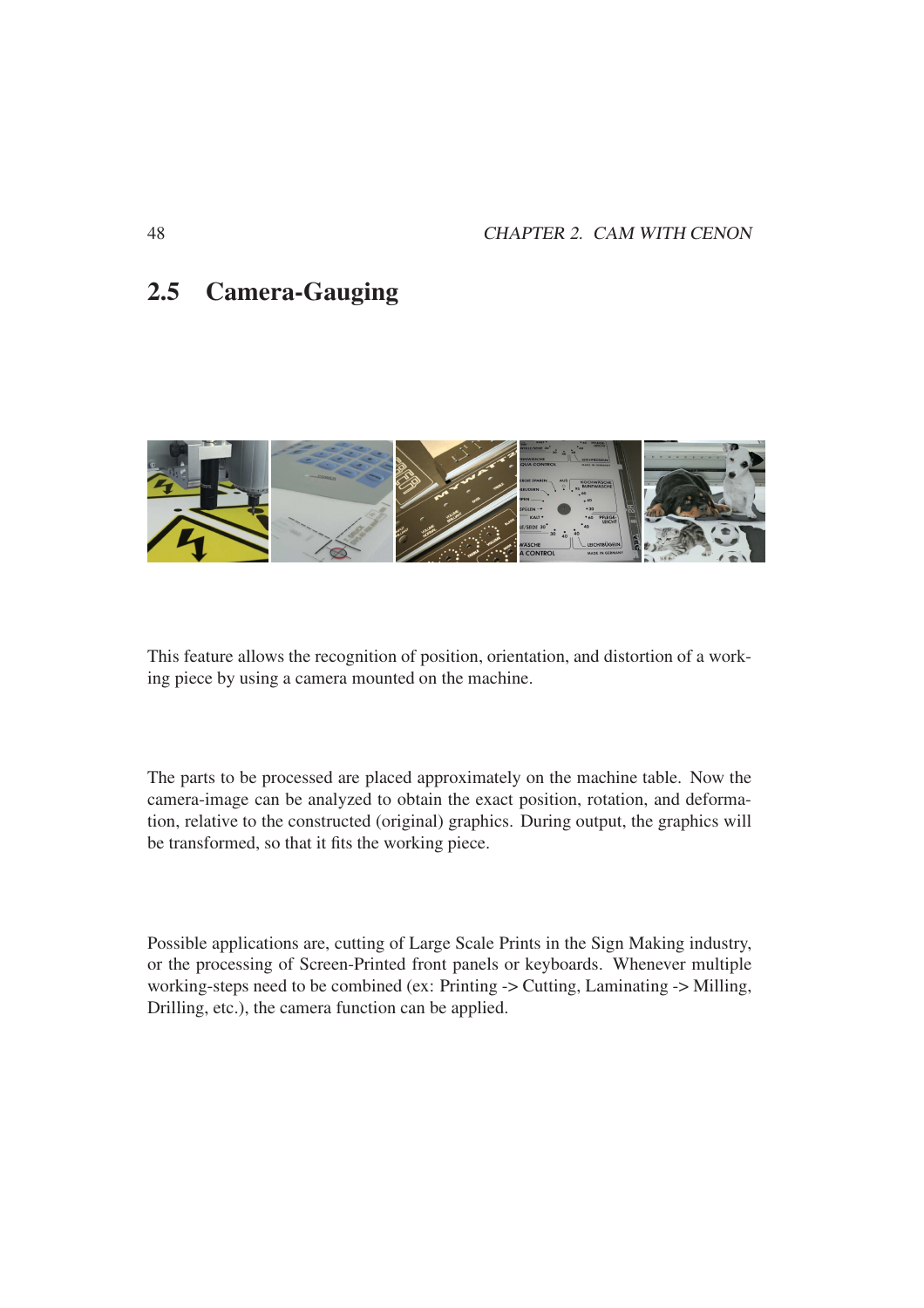| $\circ$<br>$\odot$                    | Camera |                     |
|---------------------------------------|--------|---------------------|
|                                       |        |                     |
| <b>Pattern Definition</b><br>Settings | v      | Restart             |
| Define Pattern                        |        | Define First Marker |

The bridging elements between Graphics and Working-Piece are Reference-Markers printed on the graphics (or corners of the material). In Cenon, the Reference Markers are placed as Markings on a dedicated layer.

The application is very easy using three buttons only:

- 1. Define Pattern (of markers)
- 2. Move first marker into camera-view
- 3. Start Output

*To activate the camera function in Cenon, you have to enter the appropriate Key into the Licensing-Panel of Cenon (see section 1.6). Additionally, a camera has to be connected. Both is available from vhf.*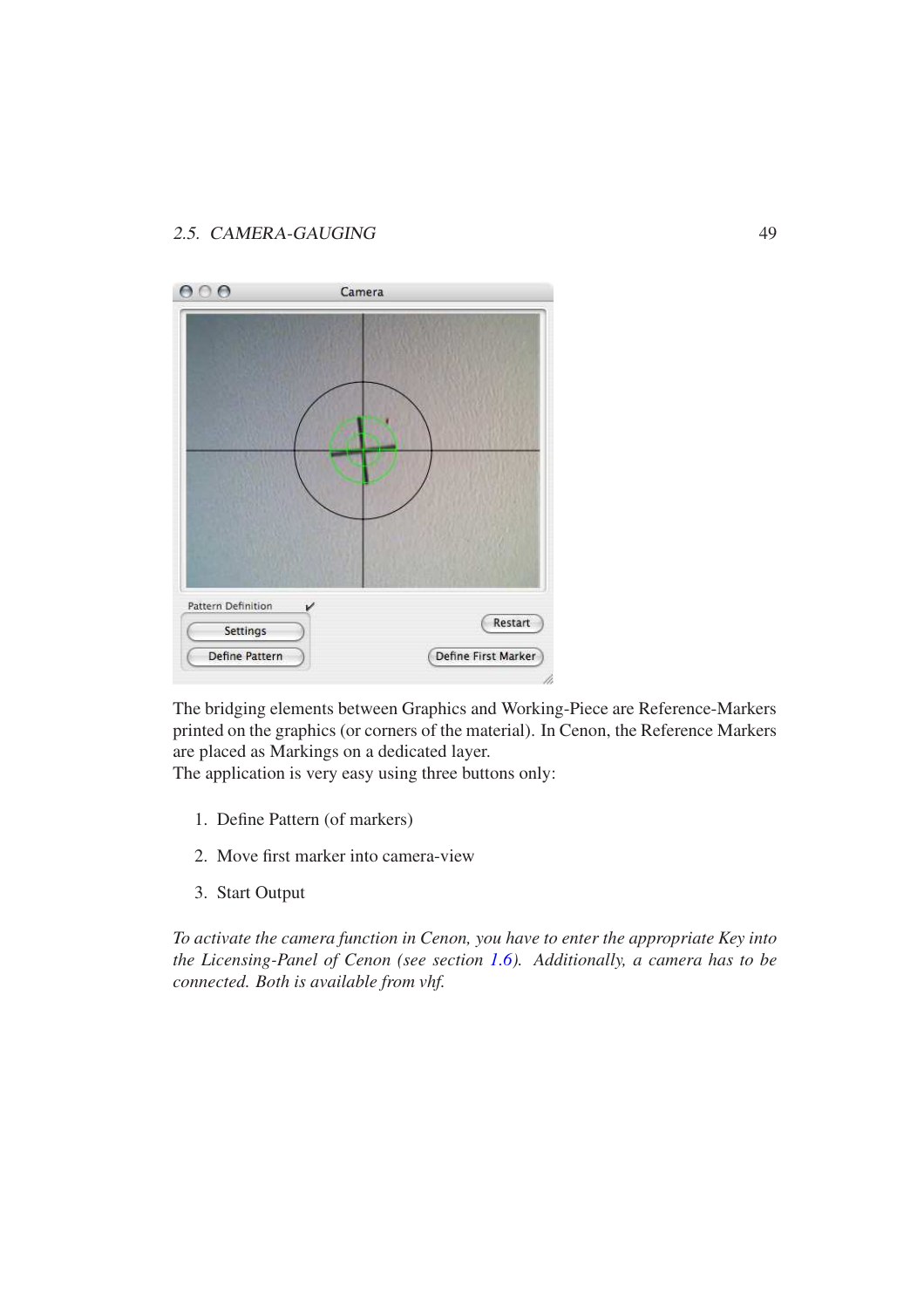## 2.5.1 Preparing the Project - building the bridge

The primary step to prepare a Camera-Project is to add a layer with the Reference Markers. This layer will be the bridge connecting the target graphics and the working piece on the machine. So first, create a new layer (see section 3.4.1).

| $\bigcirc$ B B 1 Job |               | Einschneider 1.0 mm |
|----------------------|---------------|---------------------|
| $\bullet$            | Camera Marker |                     |

Then go to the Layer-Details (Kapitel 3.4.2) of the CAM-Panel, and change the Type of the layer to "Camera Layer".

|               | <b>Magazine</b> |  |
|---------------|-----------------|--|
| Camera Layer  |                 |  |
| Camera Marker |                 |  |

On the Camera Layer, you have to place Markers at the target positions (fitting the original Graphics on the other layer). These Reference Markers have to be present in some way (Crosses, Circles, ...) on the working pieces, also. Usually they are just printed or screen-printed with the first step of manufacturing. At least 3 markers are needed.



In Cenon, you will either place a Mark (see Cenon User's Guide, Markings) for each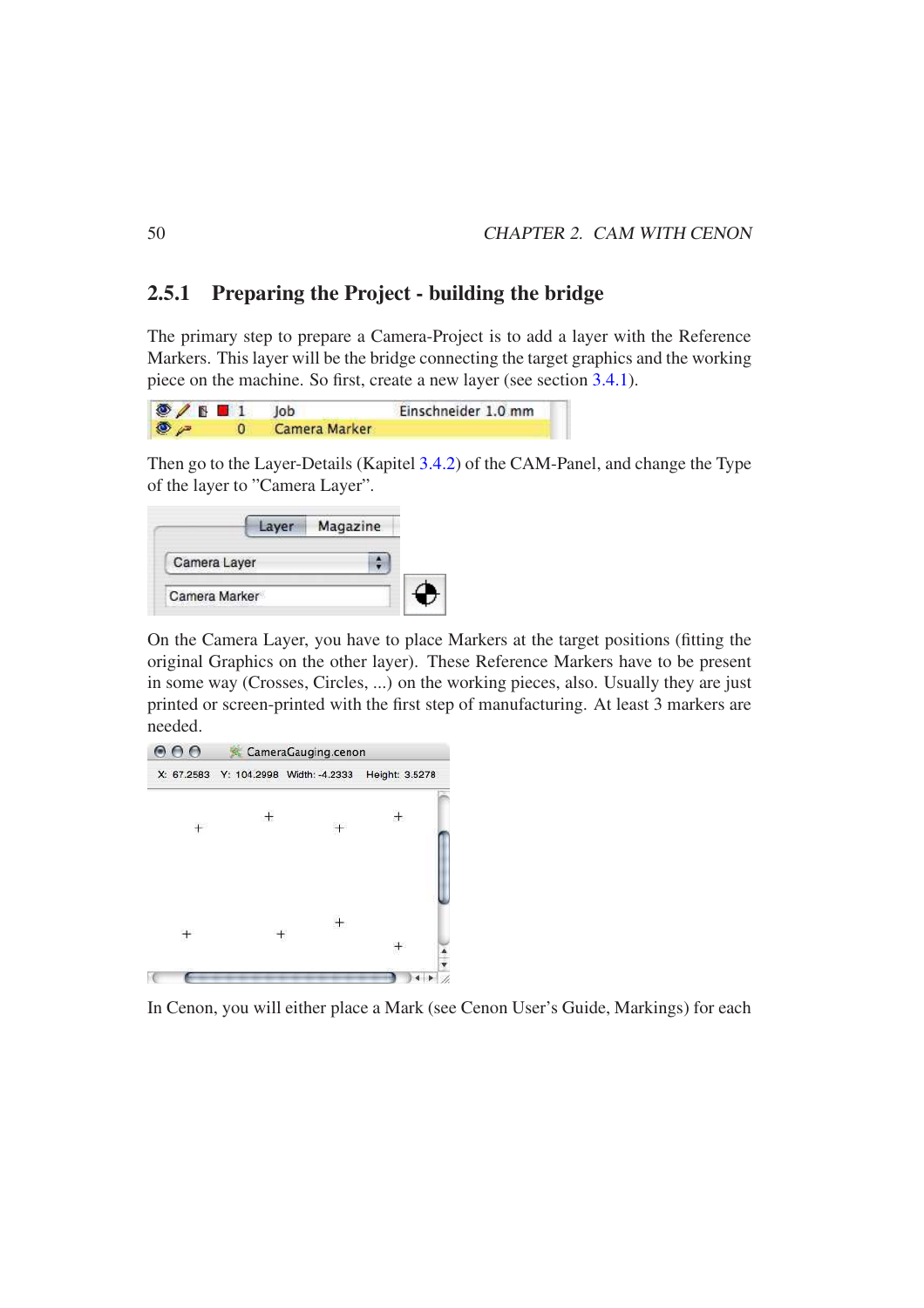of the Reference Markers, or another element like a cross (two crossed lines), a circle, a path, etc. The center of each marking object will be used as Target-Position. These marking objects can easily be extracted from an imported graphics, for example using the "Move to Layer" functionality.

You don't have to place the markings as wild as in our example, which is demonstrating the flexibility. Generally the best advice is to keep things simple and arranged.

For Batch Production it is suffitient to set the markings for the first piece of the batch. All other pieces can be processed automatically.

# 2.5.2 Import of Cut-Files

Cenon is able to import cut data from RIP processors in various formats, for example SVG or i-Cut.

The i-Cut format can contain all needed layers. If it does, Cenon will create all needed layers.



# 2.5.3 Action

The entire Output, is based on three buttons only: "Define Pattern", "Define First Point", "Start".

After opening a Camera-Project or creating the Camera-Layer, the Camera-Panel will open and displays the view of the connected camera.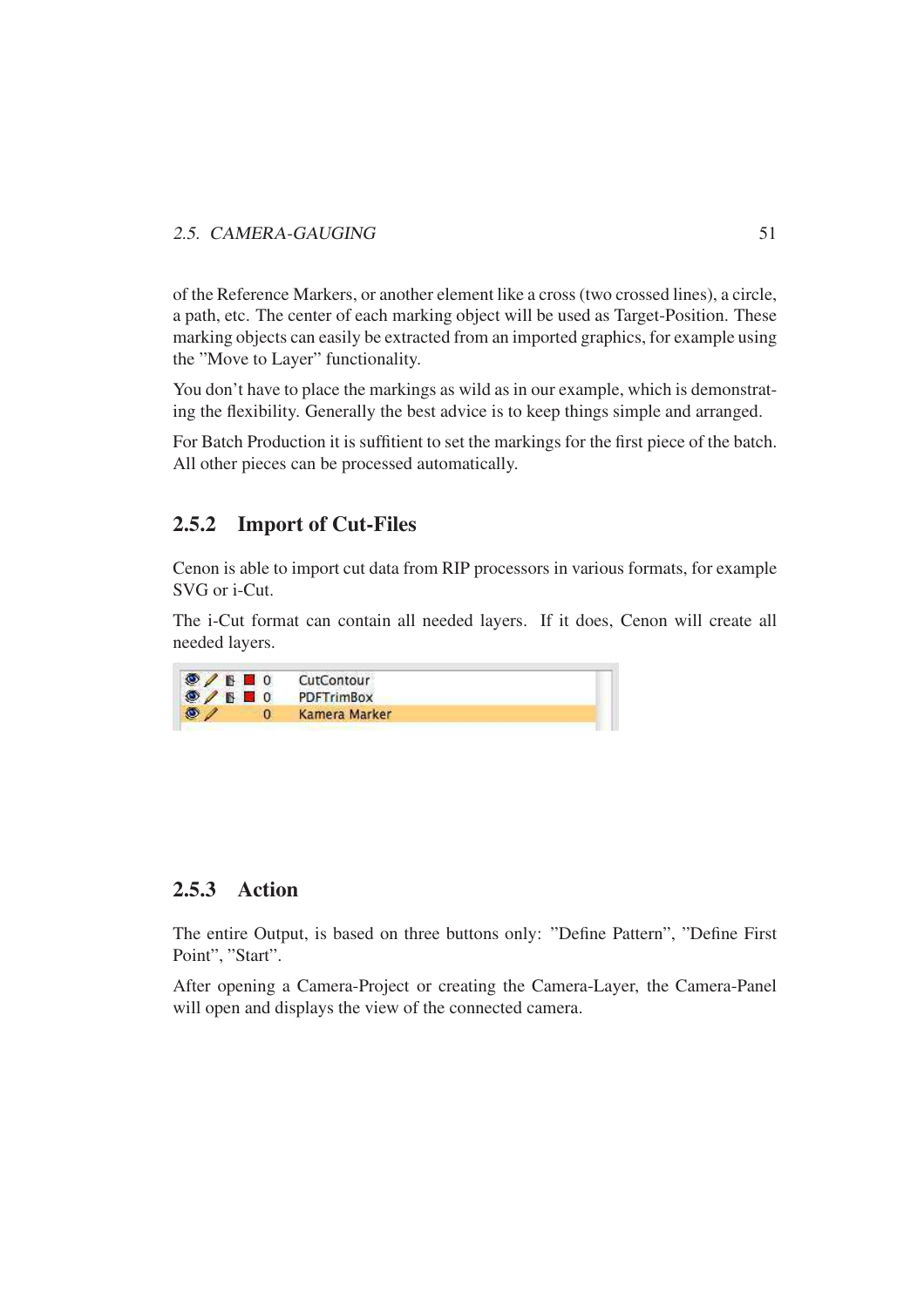#### 1. Define Pattern

Now, you have to move one (usually the first) marker of the working piece into the camera view. To do this, use the Arrow-Buttons for X and Y in the Control-Panel (see section 3.4.5).



To avoid unnecessary distortion by the camera optics, the Reference Marker should be moved into the circle of the crosshairs.

After the Reference-Marker is recognized and its position and size is marked correcly and stable by a green circle, you can press the button "Define Pattern". The pattern of the Reference-Markers is now defined and will later be used to recognize the other Reference-Markers.

The small image in the lower left corner of the camera view displays the pattern recognized, and is a help to decide for the correct recognition of the pattern. The small image will disappear after this step. Before pressing the "Define Pattern" button, make sure that the small image appears massive and stable.

This step of the pattern definition may be omitted, once the pattern is defined. The defined pattern will be saved with the document and stays defined for later use. It may still be necessary to redefine the pattern, if the light has changed.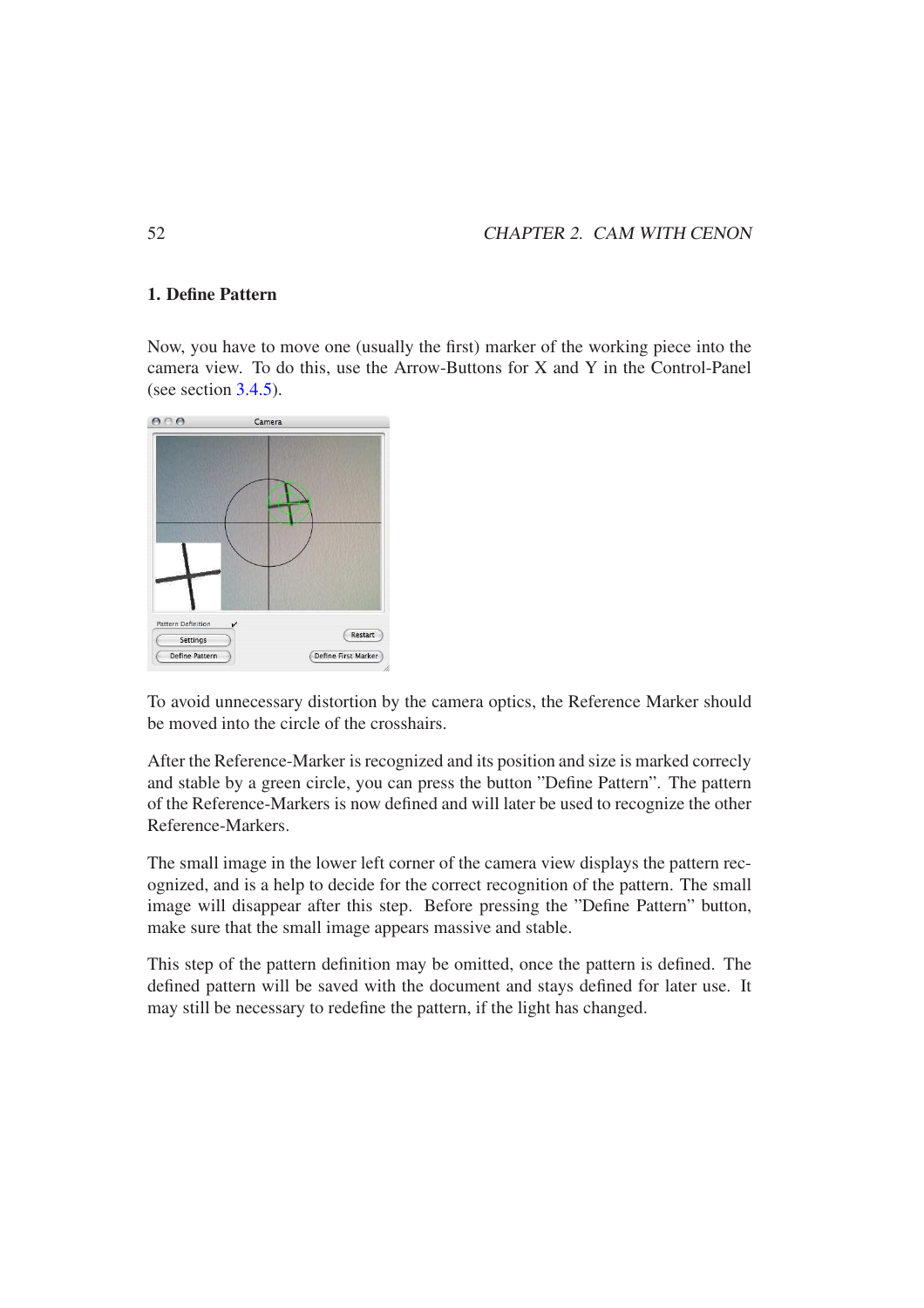#### 2. Move first marker into view (Reference-Point) / Start Camera-Drive

If not already done in step one, move the first marker into the circle of the camera view. The first marker is emphasized by a blue circle in the Graphics Window - it is the one closest to the Document-Crosshairs.



When the first marker is completely inside the view and marked by the green crosshairs, you can press "Define First Marker"



By pressing the button, the first marker is defined and is automatically moved into the center of the camera view. Immediately after centering the first marker, the Camera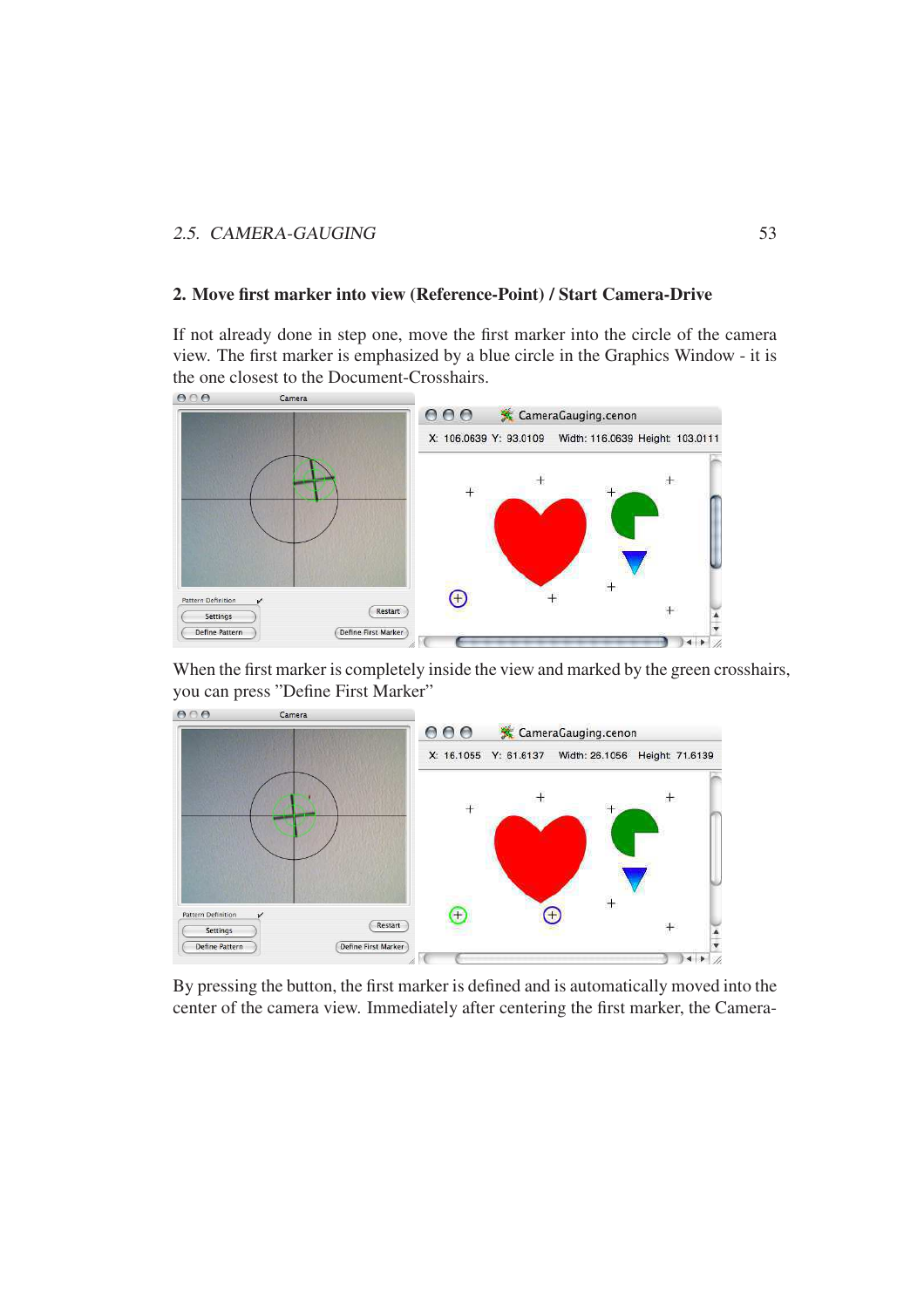Drive starts to collect all the other markers.

While moving the marker being approached next, is emphasized by a blue circle. If recognized the circle changes to green, and in case it is not found, it will be marked red.

Blue Circle The Reference-Marker is being approached

Green Circle The Reference-Marker has been successfully recognized

Red Cirle The Reference-Marker has not been found and will be omitted



All reference markers have been recognized successfully. The output paths (enable the switch in the Layer-Panel) are transformed to fit the working piece placed on the machine. In the next step you will start the output.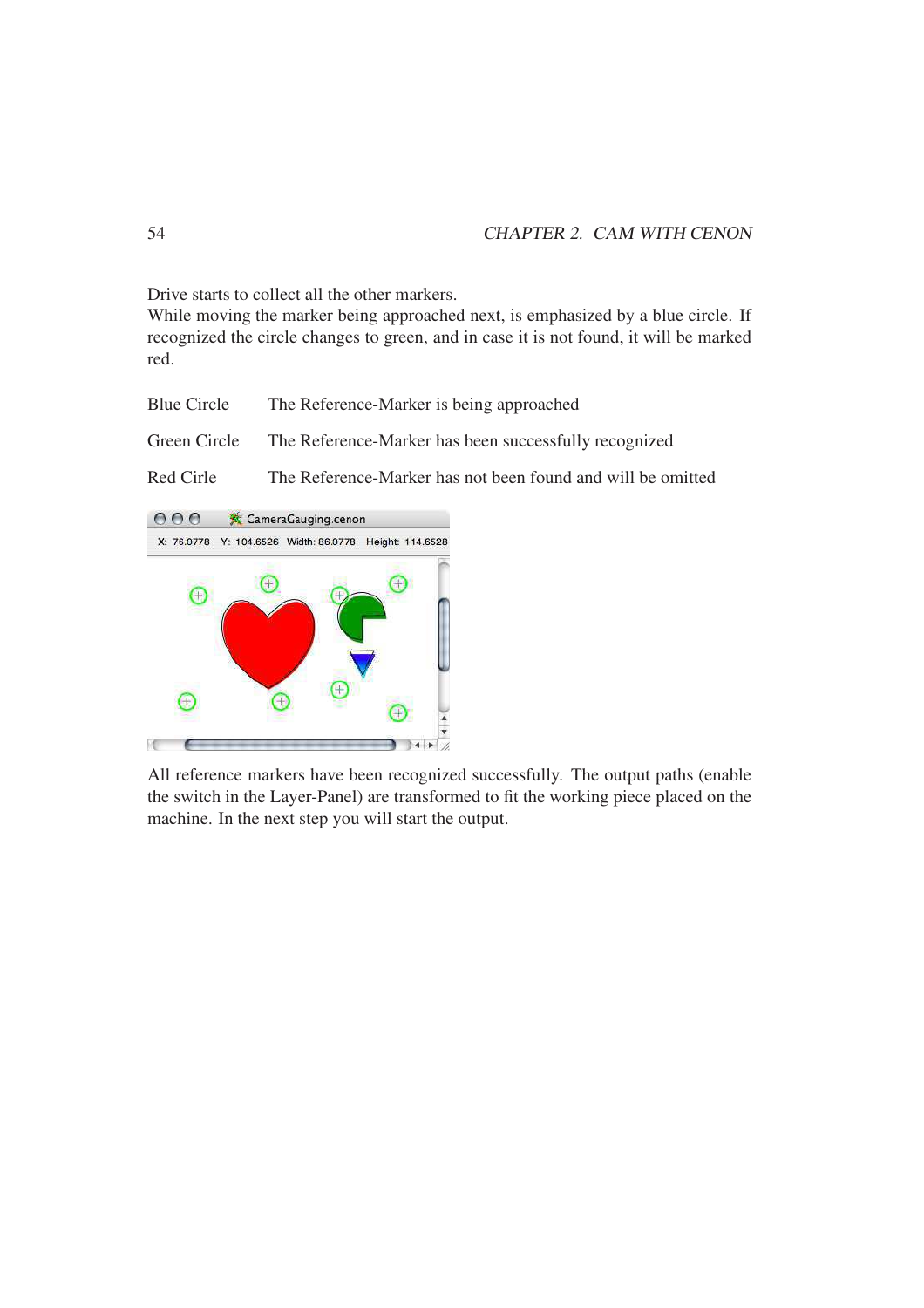#### 3. Start Output

|                                                 | Magazine<br>Layer                                                                                                                                                                                                            | Positions<br>Control                          |                               |
|-------------------------------------------------|------------------------------------------------------------------------------------------------------------------------------------------------------------------------------------------------------------------------------|-----------------------------------------------|-------------------------------|
| <b>Start Position</b>                           |                                                                                                                                                                                                                              |                                               |                               |
| Y:                                              | $\rightarrow$<br>X: 102.024<br>∢<br>∢<br>$\rightarrow$<br>131.420                                                                                                                                                            | $\rightarrow$ $\bullet$<br>Adjustment<br>Home | Spindle<br>Leveling<br>Switch |
| $\Box$ Z<br>1<br>Move Height:<br>$\overline{1}$ | $\triangle$                                                                                                                                                                                                                  |                                               | Chuck<br>Cooling              |
| Get                                             | <b>Set Position</b><br>$\frac{1}{2} \left( \frac{1}{2} \right) \left( \frac{1}{2} \right) \left( \frac{1}{2} \right)$<br>$\frac{1}{2} \left( \frac{1}{2} \right) \left( \frac{1}{2} \right) \left( \frac{1}{2} \right)$<br>- | $\bullet$ All<br>Selection                    |                               |
| No tool selected<br>Tool:                       |                                                                                                                                                                                                                              |                                               |                               |

In the Control-Panel, you can start the output as usual by pressing the Start button. The start position has been set automatically to the First Marker (when centering the first marker). The crosshairs in the document window have no meaning for output with the camera.

A click with the mouse on "Set Position", will bring the camera (machine) back to the position of the Reference-Marker.



*Image: our simple example was printed on a Laser-Printer, then the contour has been drawn by a pen-plotter*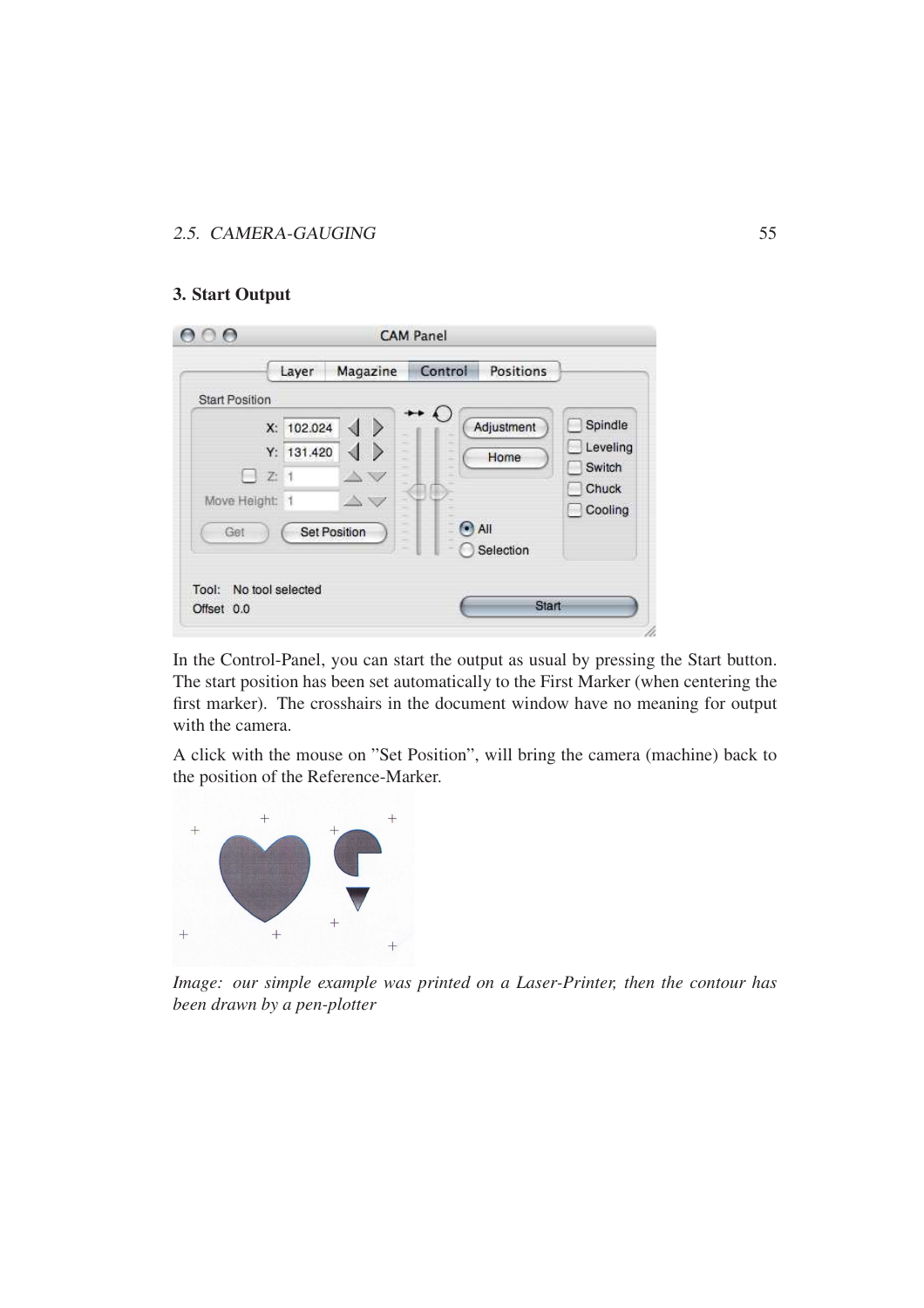# 2.5.4 Other Applications

#### Corner-Recognition

This mode can be used for fast cutting of rectangular parts, recognizing corner marks (crop marks) to obtain the shape.

To apply the Corner recognition, follow these steps:

- 1. In your Cenon-Project, place a Marker for each Corner Point on the Camera-Layer. For a batch of Objects, you only have to place the markers for the first object of your batch. The first object is the one at the lower/left position.
- 2. For batch production generate the other markings using the batch-function (see the Cenon User"s Guide "Batch Production") of Cenon. Use the button "Set" to define your batch.
- 3. Position the machine to the lower/left Corner of your Material and define the pattern of this corner.

The recognized markers will be turned into a Path in Cenon, located on a dedicated output-layer. Cenon will create this layer if needed.

• If the corner markings on the material are true "Corners" that are not tolerant to rotation, then exactly 4 corners have to exist. Here, the lower/left mark must be used to define the pattern. Cenon starts with the Camera-Recognition on the lower/left corner and proceeds counterclockwise. To allow the recognition of the corners, the defined pattern will be rotated by 90° after each step.



The marking of a corner in Cenon has to be at the exact position at the corner marking. The red cross in the picture shows the correct position relative to the printed Crop-Mark on the material for two different kinds of Crop-Marks.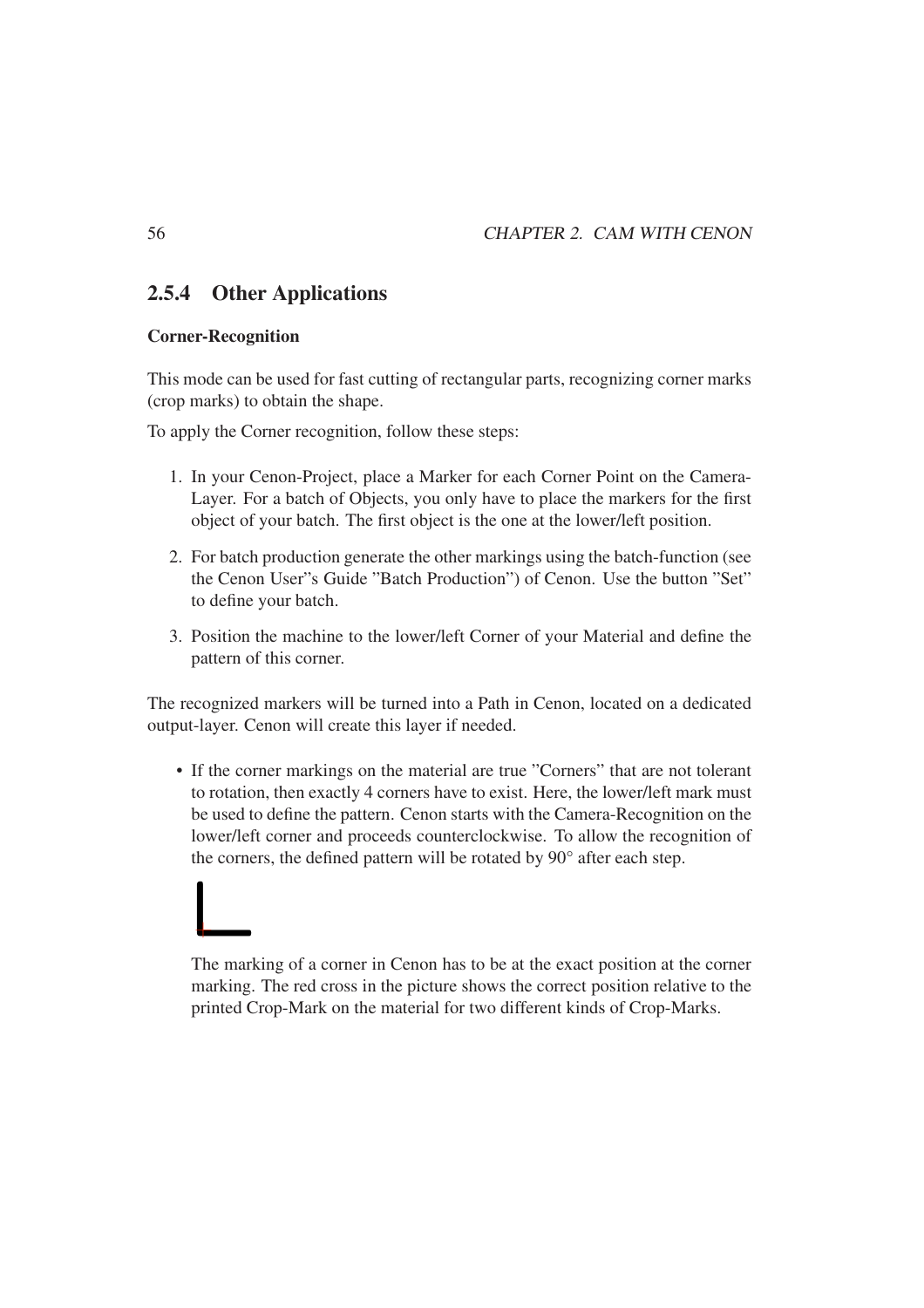• Using Circles or other shapes that are tolerant to rotation, any number of markings can be used to definde the shape.

#### Prototype Placement

The Prototype Placement allows to output graphics or apply manufacturing steps at positions recognized by the Camera. For example to place drills or threads at the position of markers printed on a working piece.

To be able to use this function, you have to define a graphic prototype (Drill, Thread, ...), that will be applied to the positions recognized by the Camera. To define the Prototype, you have to create a Template-Layer (see Section 3.4.2), and place on it the Prototype element. During the Camera-Recognition, the graphic element on the Template-Layer, will be duplicated on a dedicated output-Layer for each recognized marking. When the camera is done, the Output-Layer is ready for output without further preparation.

All settings of the camera, can be modified in the Project-Settings (section 3.2.2).

# 2.5.5 Problems and Solutions

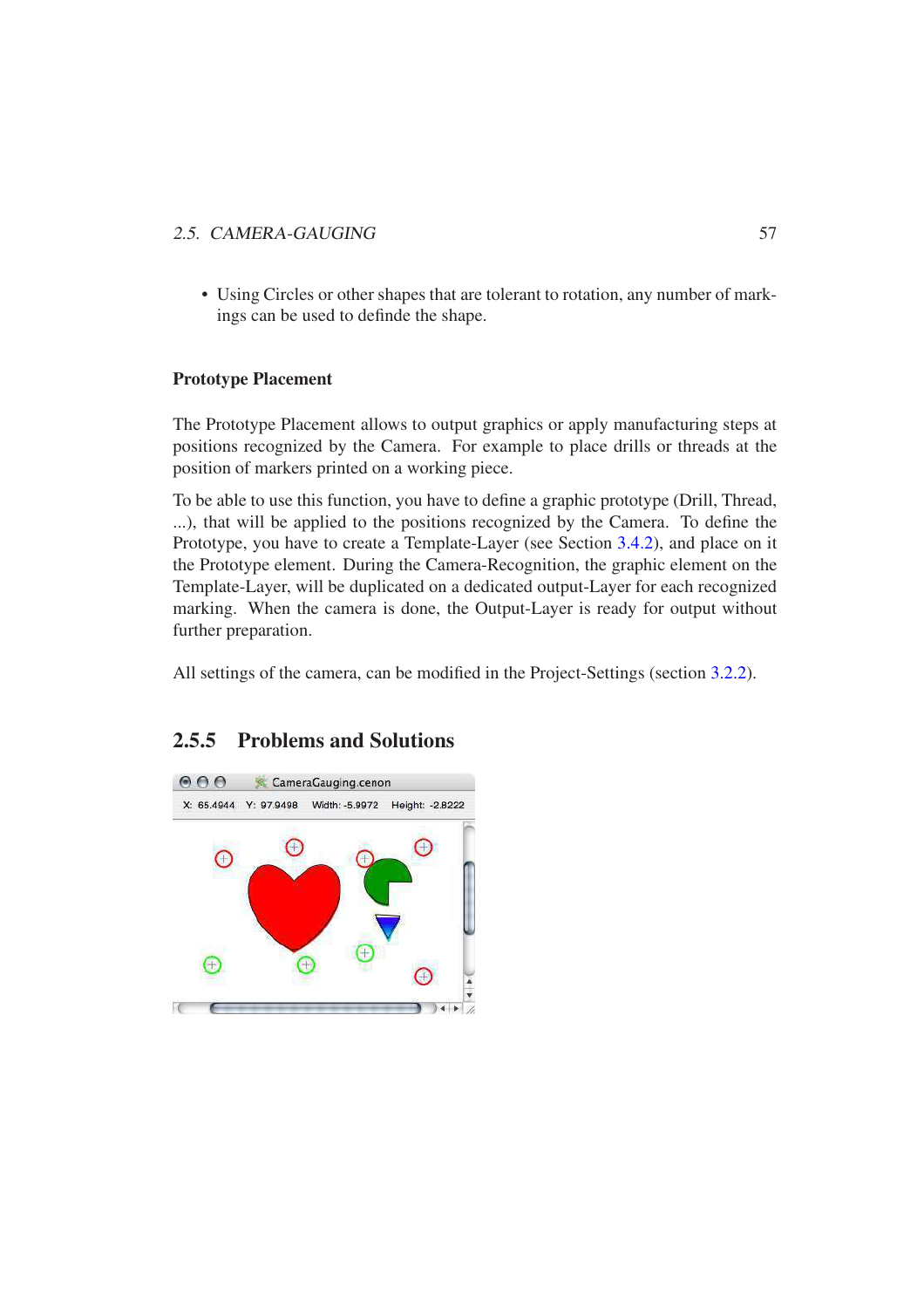If some reference markers were not found, light could be a reason. If the light is not suffient, then a ring-illumination mounted at the camera may help.

Also, too much light might be the cause of problems. In this case less light helps, especially with reflecting material.

A wrong selection of a pattern may also be the cause of a failed recognition. For example, if the Pattern-Preview shows holes, that actually are not in the pattern. When defining the pattern, make sure the pattern is recognized stable.

If the objective of the camera is strongly rotated (camera image not angular to the axis of the machine), then the direction is not translated correcly and the markers are likely missed.

Also, if the second marker has been missed, then probably no other markers can be found as well.

The reaction of the camera gauging to errors are generally good-natured. Not recognized markers can be omitted and not used in the transformation, or they can be defined manually by the user.

#### Precision

The precision of the camera-measurement is dependant on the resolution of the camera image, and limited to about 1 pixel of the camera image.

If the section of the working piece in the camera-view is too small, then only a small rotation of the working piece is allowed and recognizable. Therefore, we have to accept a compromise between high precision and a large area of recognition.

#### Angularity

Move the camera over a marker and take a look at the camera image. If the position of the marker in the camera-image is gradually moving while zooming the camera, then your camera / Z-axis is not mounted angular to the machine table and the gauging results may suffer.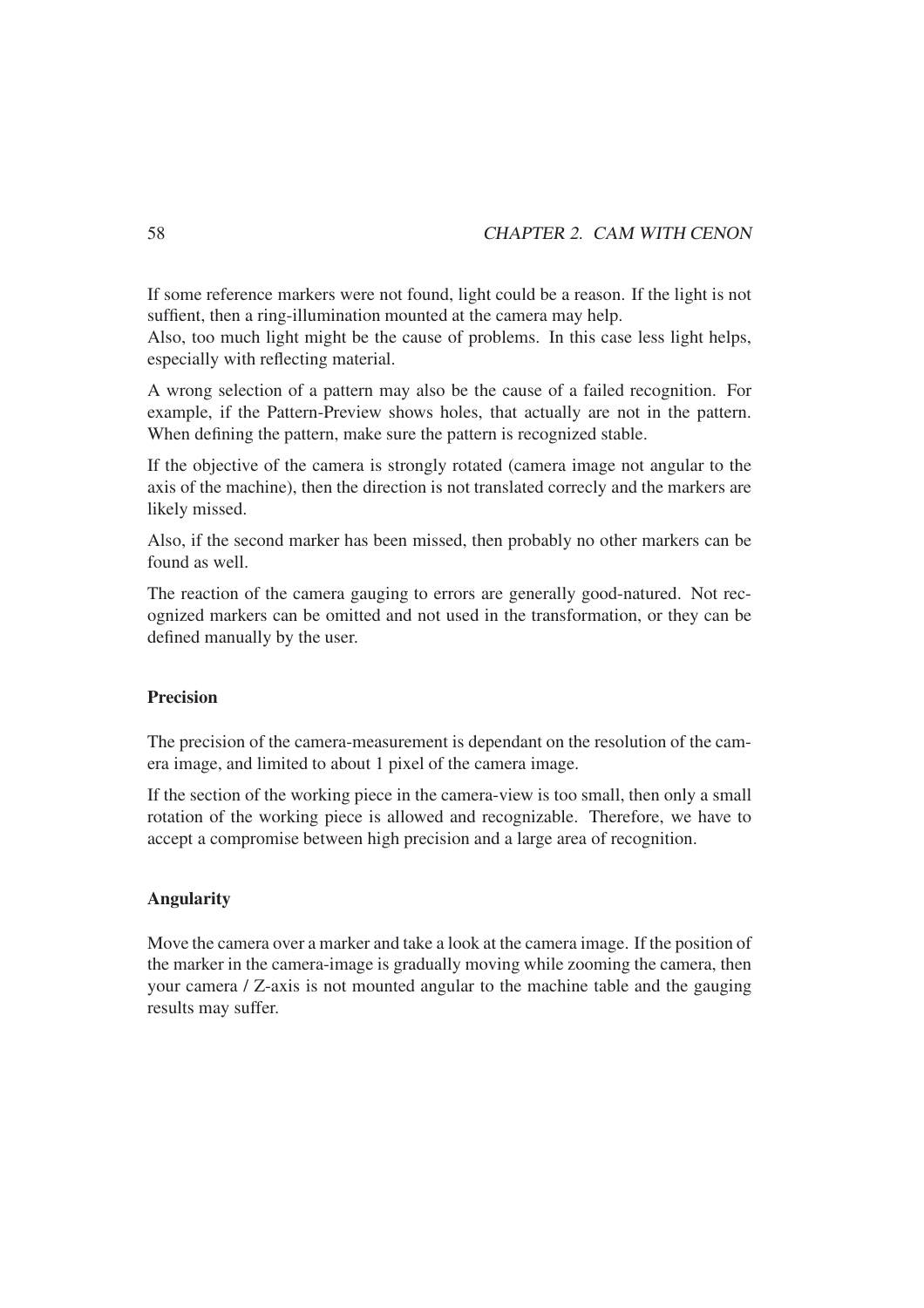If the position of the marker on the camera image is jumping instead of gradually changing then the mechanic of the zoom is not good enough for this test.

#### Focus

The focus is only good within a tolerance of about 1cm of distance change. The focus should be adjusted for the average distance from the working piece. A camera with automatic adjustment of the focus is not recommended, as the ever-changing scale increases the problem of a correct recognition of patterns.

#### Corner-Recognition

To achieve good results when using the corner recognition of material, keep the following Tips in mind:

- the camera has to be focussed on the material surface, not the background (which might be considerably lower)
- a sharper image goes hand in hand with better results
- too much, especially dark shadow, can influence the results and may even shift the recognized position towards the shadow!
- On the other hand, reflections from the material may influence the reliability of the recognition.